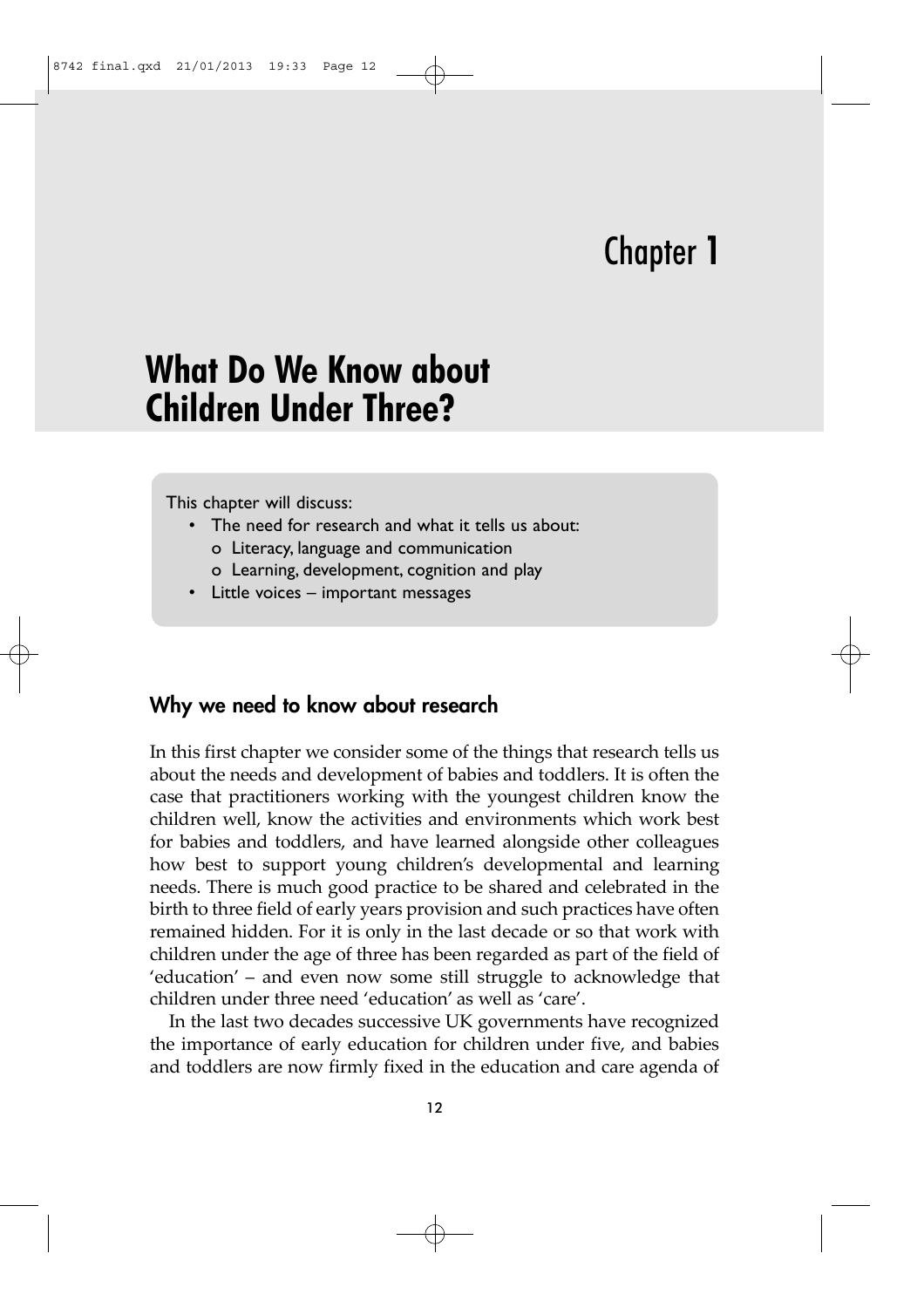What Do We Know about Children Under Three? | 13

government in the UK and other countries around the world, with issues relating to the quality of provision made for them becoming central to policy (COAG, 2009; Dalli et al., 2011; DfE, 2012a; French, 2007; Learning and Teaching Scotland, 2010; Tickell, 2011; Nutbrown, 2012; Welsh Government, 2011). With these shifts in policy, come new responsibilities for all those who work with and for young children. There is increased accountability (DfE, 2010, 2012a, 2012b; HMSO, 2006; Munro, 2011) – an inevitable consequence of increased recognition and funding  $(DfE, 2012b)$  – and there are added pressures to provide high-quality care and education which has the capacity to meet all children's learning and developmental needs (Penn, 2011; Sylva et al., 2004; Tickell, 2011). With this increased responsibility and accountability comes the need for all practitioners not simply to rehearse effective practices and to provide good experiences for babies and toddlers, but also to know *why* they do what they do. This is even more important in an ever changing world where economic policy levers and drivers can result in a shift in funding priorities, almost overnight. Practitioners must be ready to respond to change but, more importantly than ever before, practitioners must understand the research and theory which underpins their day-to-day work and decisions; for without such theoretical knowledge what they do can lack rigour and a rationale. It is like a building without foundations. Practice without theory, though it might *look* acceptable on the surface, is empty of a fully justified basis for what happens, and thus carries the danger of doing things 'because we do' rather than adopting (or rejecting) practices because there is a clearly understood basis for that decision.

# Research is for all practitioners

Research is for everyone who work with young children. It is important to know what research can tell us about babies and toddlers and to know how others have observed and interpreted the things young children do. It is important to understand different viewpoints on work with children under three so that a variety of ideas can be considered and developed to inform modern practice. Research can provide a basis for challenging ideas or for adapting practice. Research-informed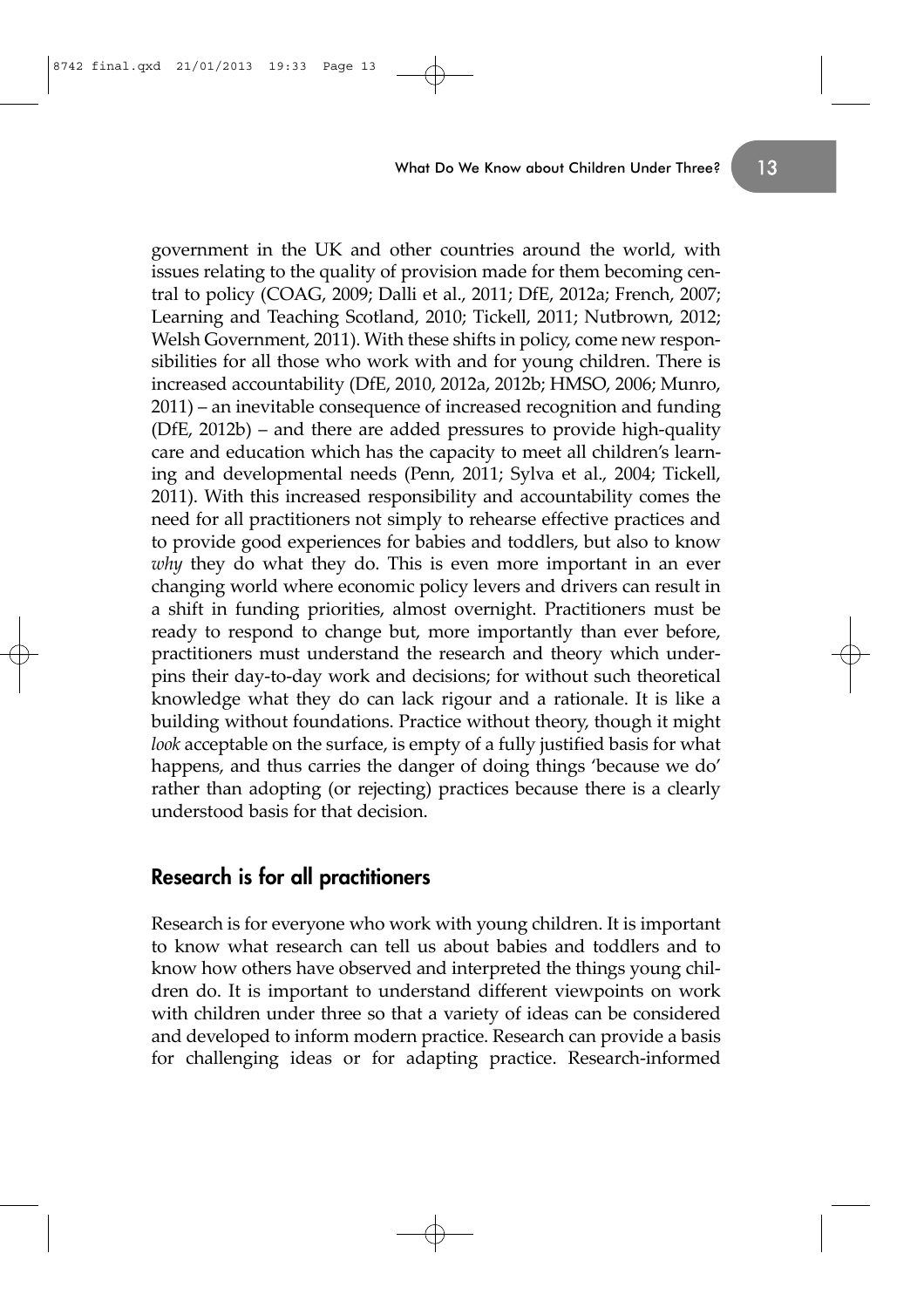practice can make practitioners more secure in their practice, and more open to self-reflection in the light of new thinking and knowledge. Drawing on research as well as practice and experience can, in effect, help practitioners to draw a more detailed 'map' of the terrain in which they work. They can use the knowledge generated by others as well as their own knowing to guide their practice and develop their own unique pathway of interactions with young children.

# What does research tell us about babies and toddlers?

In recent years studies of babies and toddlers have come more sharply into focus, particularly since UK government policies have begun to embrace the learning and development needs of babies and children under three within statutory provision. See for example: the English *Early Years Foundation Stage* (DfE, 2012a), and the Scottish *Pre-Birth to Three* (Learning and Teaching Scotland, 2010). The same is the case in Australia, where the first nationwide Australian *Early Years Learning Framework* (COAG, 2009) is now in place.

The landscape is changing. The boundaries of 'education' are no longer fixed at the school starting age. Therefore, we suggest that all research on and with our youngest children is important, regardless of its disciplinary origins. However, many studies are still concerned with literacy, language and communication and learning, development, cognition and play. There is still a need for more research on how babies and toddlers learn and develop, and for studies that help us learn more about the lives of our youngest children. Research that informs us about how babies and toddlers spend their time and who they spend their time with, helps us to understand how to plan for their individual and holistic needs. Early childhood education and care in the twenty-first century is informed, as Penn (2011) says, by a shifting global perspective of children and childhood. Nevertheless, the way in which young children learn and develop is central to our understanding of their needs, so in order that practitioners can plan for the specific needs of very young children they must have a thorough knowledge of child development.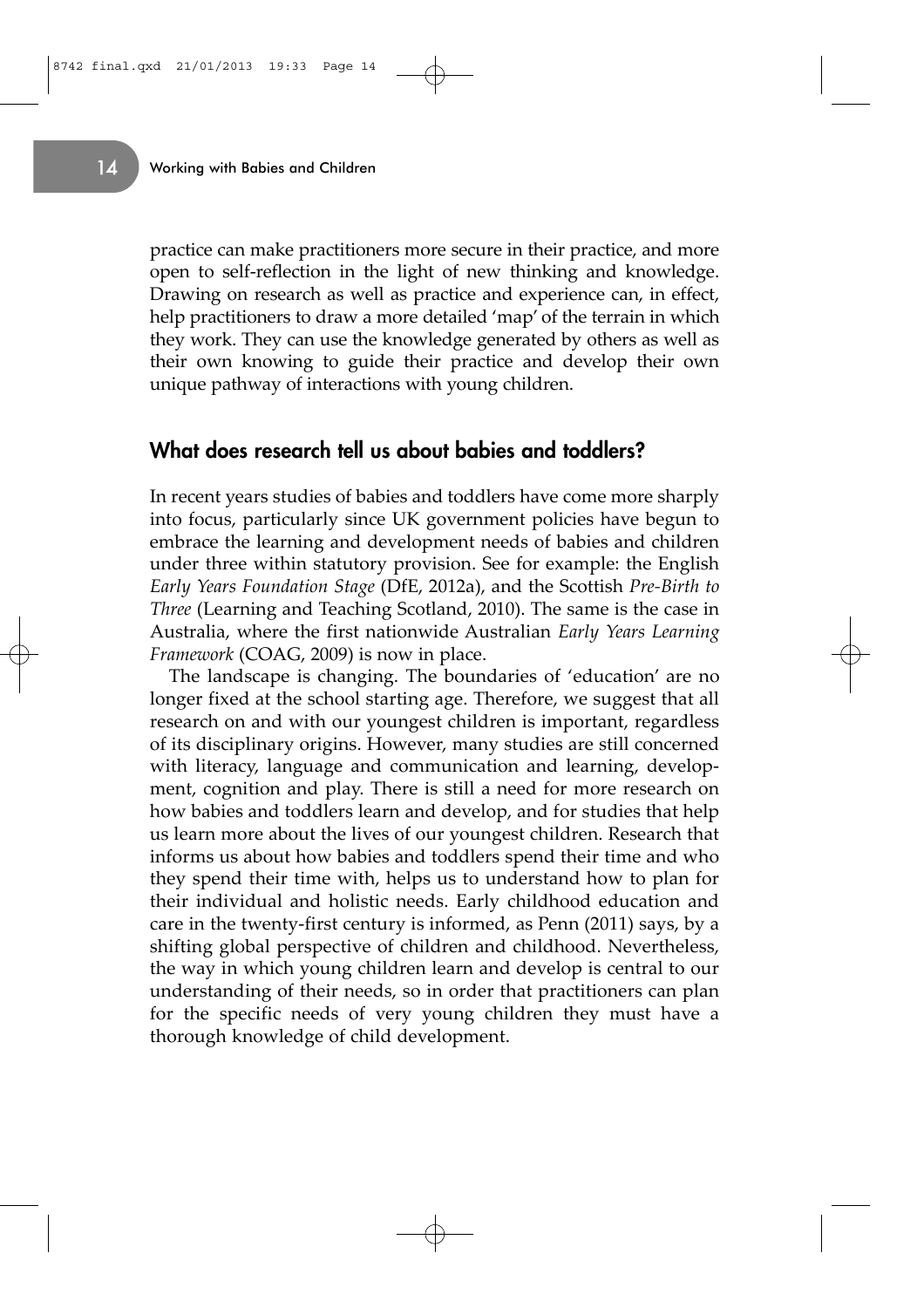What Do We Know about Children Under Three? | 15

## Literacy, language and communication with babies and toddlers

In recent years studies in Australia, New Zealand and the US have focused on aspects of literacy (Dearing et al., 2009; Lee, 2010; Ravi, 2007; Riedl Cross et al., 2011). As Communication and Language is now recognized in the EYFS (DfE, 2012a) as one of the prime areas for learning alongside Physical and Personal, Social and Emotional Development, it is vital that the messages from research are utilized. In her research overview for the National Literacy Trust, Hamer (2012: 19) concludes that, The home learning environment, and in particular the communication environment, for babies and toddlers during the first 24 months influences their language acquisition and their performance at school entry. Thus Hamer reinforces that it is what parents do in the early stages of development that really has an impact on the outcomes for children as they progress through life. In this overview Hamer recommends that practitioners be aware of this fact and work in partnership with parents to promote early literacy at home as well as in the setting, a strategy that has long been argued for and developed by Nutbrown et al. (2005).

This emphasis on the home learning environment is also seen in the UK where the attention paid to literacy and its importance in the early years has been evidenced by the Bookstart Programme which has grown over the years and has now become an established feature of early literacy promotion within the UK from birth (Bookstart, 2011).

In the US, Barlow (1997) reported on the effectiveness of the *Born to Read* programme which targeted children deemed to be 'at risk' of reading failure and developmental delay. In her review of the project, Barlow claims that the programme reached children 'during the years most crucial to brain development' (1997: 20). Most studies claim that early engagement with books is a 'good thing' for babies and toddlers. Many suggest ways in which parents might engage more fully in their young children's exploration of books, and emphasize the importance of spending time in talking with their youngest children. This is true of practitioners too. However, Macrory (2001) claims the emphasis needs to be on knowing and understanding how individual children make sense of language and how they use it, thus avoiding using books in a meaningless way with young children that they are unable to relate to.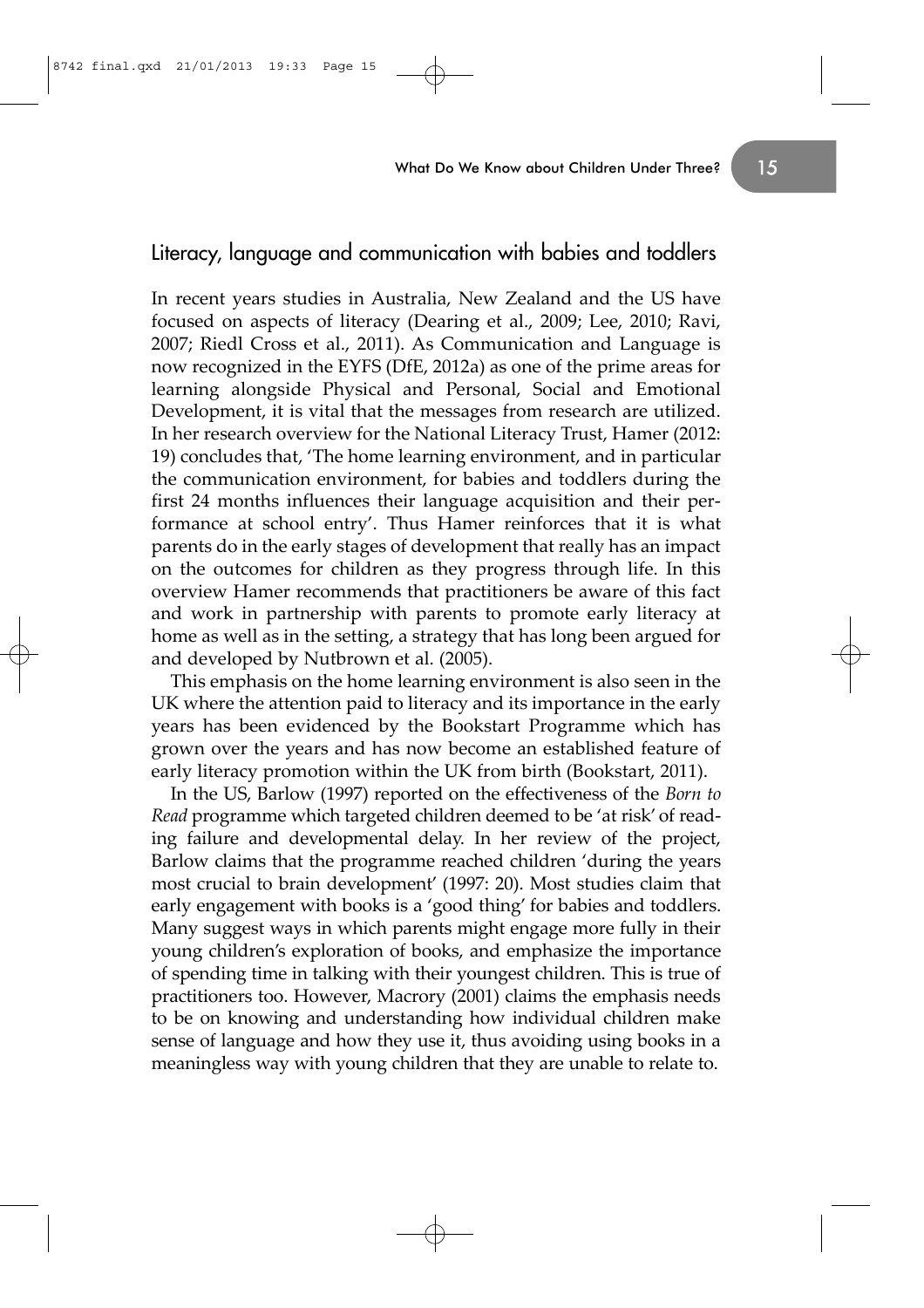Research into the development of language and communication includes studies of the beginnings of speech (Caulfield, 2002), the development of language in bilingual babies and toddlers (Pearson, 1998), the use and development of baby signing (Acredolo and Goodwyn, 1996; Goodwyn et al., 2000; Thompson et al., 2007; Vallotton, 2009, 2010, 2011a, 2011b) and communication with babies with hearing impairments (Yoshinaga and Stredler-Brown, 1992). In a recent study of babyrooms in England, (Goouch and Powell, 2012: abstract) found that: many of the practitioners were not routinely, incidentally or intuitively talking to the babies in their care, nor were they aware of the importance of doing so'. This highlights the continued need for those working with young children to understand the crucial importance of talking with babies and toddlers.

### Learning, development, cognition and play

In a study of nearly 50 toddlers aged around 18 to 30 months in full day care, Kowalski et al. (2005) examined the toddlers' emerging pretend play. Using videotaped observations the research team assessed the play environment in terms of (a) the provision of play materials, (b) the quality of care and (c) staff attitudes towards play. The toddlers' weekly attendance pattern was taken into consideration when observations were analysed. They found that toddlers who attended childcare for at least four days a week had better play encounters with pre-school-aged peers than those who had less frequent attendance. Perhaps there is something to learn from this study about the benefits to young children of spending time in mixed age group settings rather than being confined to the 'toddler room' where they are separated from the older pre-school children. In a study of the experiences of children under three in day care, Clare (2012) found that children also benefited from the time they were able to spend with the older children in nursery settings. The benefits were recognized in the opportunities for children to become scaffolders of each other's learning as well as in the opportunities for children to engage in play and learning within a more family-like structure. Siblings were able to play alongside each other, younger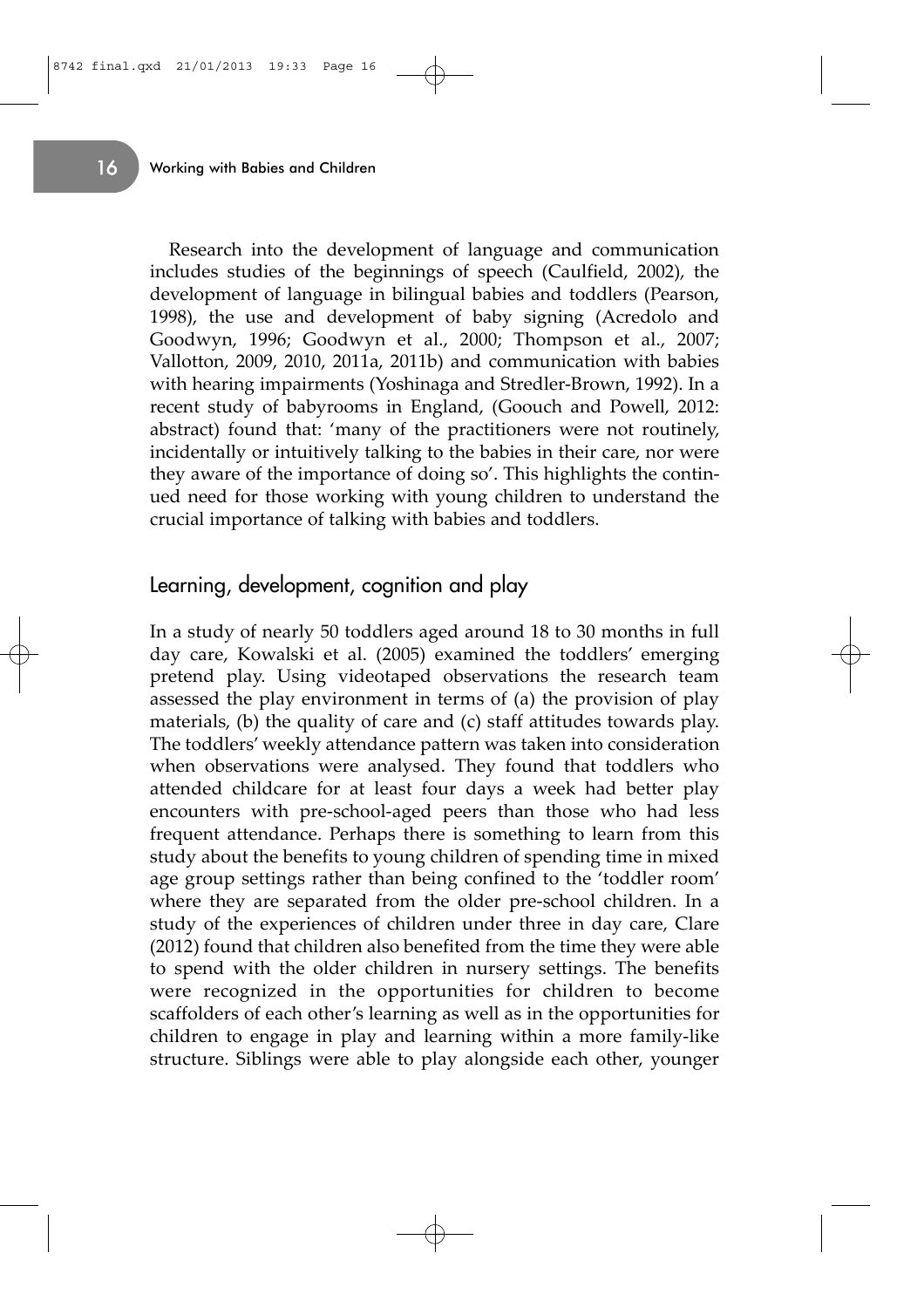children were able to be exposed to more challenging resources, and there was often less need for children to make high numbers of transitions as they moved through the nursery.

In a study of mathematical development of 50 one – three-year-olds, Miyakawa et al. (2005) conclude that it is important to present young children with developmentally appropriate tasks to better support their development in meaningful ways. They say, If an activity is at just the right level, children think deeply with intrinsic motivation (2005: 300).

### Little voices – important messages

Children's views are increasingly being seen as an important focus of educational research (Atherton and Nutbrown, 2013; Christensen and James, 2008; Grieg et al., 2007; Holmes, 1998; Lancaster, 2010; Lewis and Lindsay, 2000; Nutbrown and Clough, 2009; Nutbrown and Hannon, 2003).

Listening to young children's views and to their expressions of their needs and wants brings them 'into the centre' of discussions about policy, purposes and practices of early education and care. Ways of understanding children's learning have mainly relied on observation, of watching them (Drummond et al., 1992; Elfer, 2005; Nutbrown and Carter, 2010), but far less attention has been given to listening to children, and to the development of other ways of soliciting their views on matters of daily life and learning. It is the case that the 'voices' of vulnerable children have sometimes been attended to with the pioneering of specifically designed interview techniques, mainly in areas of difficulty, such as child protection and child witnesses in court (thus reflecting the interest in 'voice' in relation to oppressed and minority groups). But until recently there has been relatively little interest in understanding the perspectives of children on what we might call the 'ordinary, everyday aspects' of their own lives (Dyer, 2002; Filippini and Vecchi, 2000). Listening to babies and young children is an important role for practitioners.

For us, respectful relationships point to (and require) an inclusive approach to education and care where 'inclusion' means more than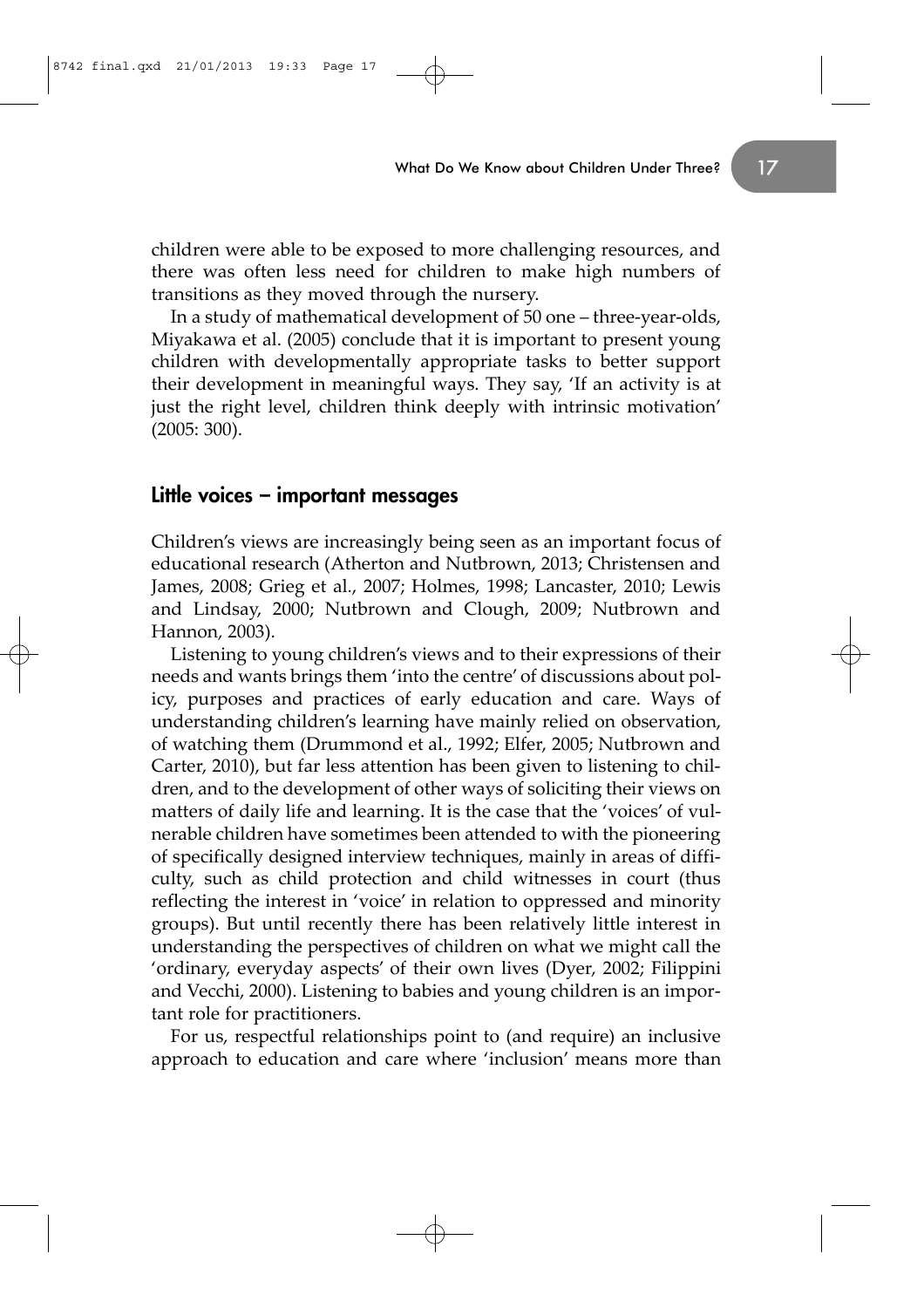18

#### Working with Babies and Children

the shared location of children, families and practitioners. For us, inclusion means ensuring that all the children in the setting 'belong' in the fullest sense of the word. This means never ignoring or dismissing a small child's cries, and always investigating the protests of an ebullient toddler, as we see in the example below, and paying attention to the always quiet child, who never seeks attention – they belong too.

Billy was a lively two-year-old boy who enjoyed nothing better than being outside in the nursery garden playing with the big wheeled toys. He was fascinated with the 'big blue car', it was his favourite and he got very cross when it was time to come inside for a snack or to have his nappy changed. The nursery practitioners were finding it increasingly difficult to encourage Billy to come inside and he had started getting very angry - kicking, screaming and hitting out at anyone who came near to him, and the other children had begun to keep their distance. Billy's key person, Eliza, had gently broached the subject with Billy's mum who said she had been rather upset when she overheard another child refer to her son as 'angry Billy'. Eliza reassured Billy's mum that at two years old Billy was demonstrating his very powerful feelings and that it was perfectly 'normal' for children of Billy's age to find difficulty in regulating their emotions. Eliza talked with Sally, Billy's paired keyperson, who had noticed Billy was primarily becoming distressed when he had to leave the 'big blue car' behind to come inside. Eliza and Sally agreed they needed to try to reduce the reasons for Billy to come inside, thereby empowering Billy to feel that his 'voice' was being heard. They agreed that there were certain times of the day when Billy had to come inside, e.g. to have lunch or to have his nappy changed. However, they acknowledged that they did not always provide Billy with enough warning of a change to his routine. After further discussion Eliza and Sally decided to play a soothing classical piece of music to indicate it was time to start tidying away. Gradually, over time, Billy came to recognize that when the music came to an end (the track had been deliberately chosen because it was around six minutes long) he was expected to 'park' his car and come in from the garden. This solution worked well, not just for Billy but for all the toddlers.

A couple of weeks later Billy's mum told Eliza that she and Billy had attended a friend's wedding. As the bride began walking down the aisle Billy had said to his mum 'put car away'. She was puzzled at first then suddenly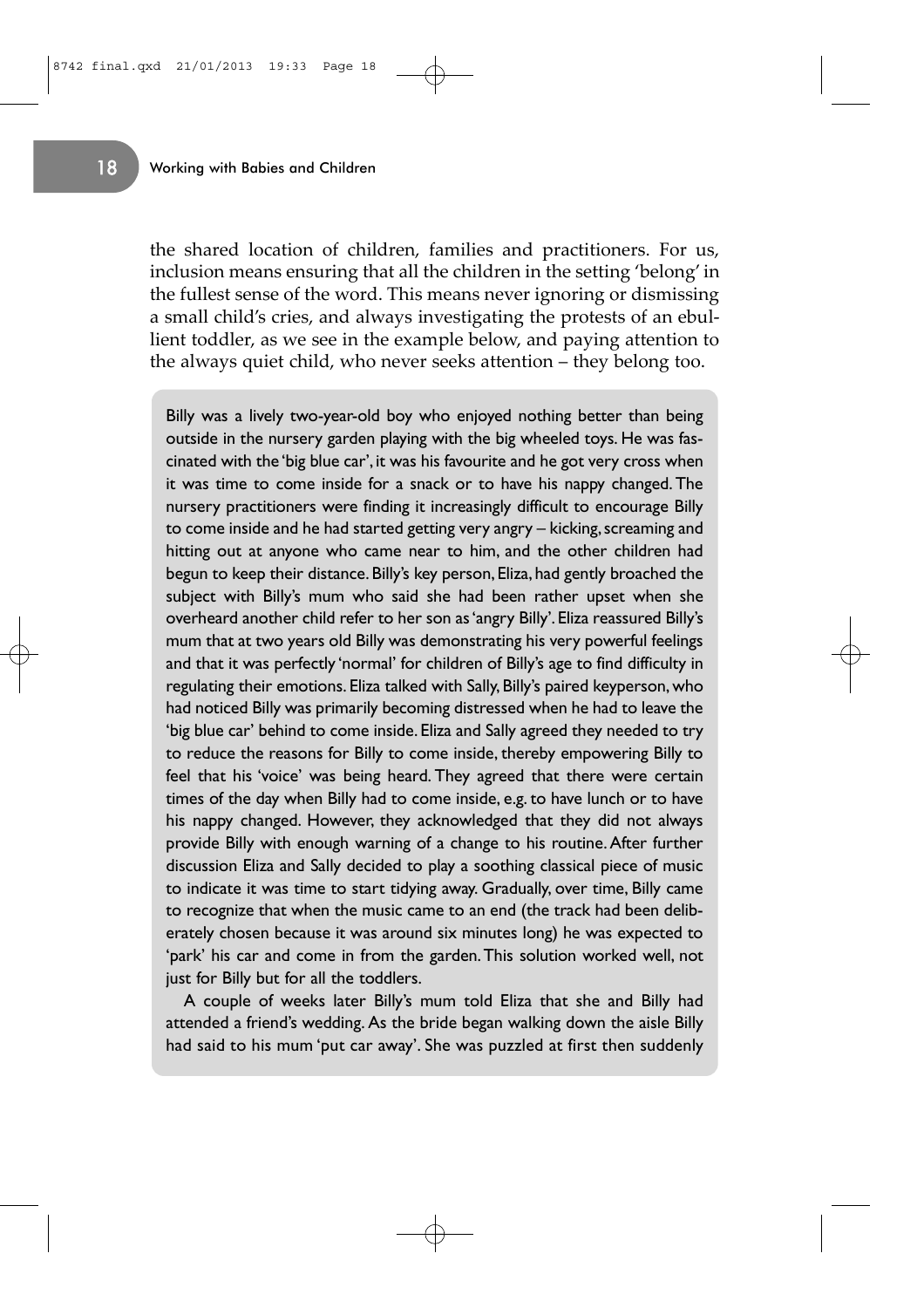What Do We Know about Children Under Three?

realized that the wedding music was in fact 'Pachelbel's Canon', the same tune that Eliza and Sally used at nursery to indicate the end of outside playtime. The toddler team decided that now that Billy was familiar with the principle of the routine they needed to gather a range of music to use at tidy-up time. They wanted to ensure they gave the children an opportunity to appreciate music for pleasure as well as using it at key times in the day to help the toddlers to recognize when there was going to be a change to their routine.

# Questions for reflection

- 1. How do you help infants and toddlers to have a choice about how they spend their time in your setting?
- 2. What strategies do you use in your setting to help young children to recognize a change is about to occur in their routine?
- 3. Supporting ebullient two-year-olds can sometimes be a challenge for parents and practitioners. What support is in place in your setting to help adults to recognize the norms of children's behaviour?

Nutbrown and Clough (2009) report a study of a professional development programme which involved 16 early years practitioners in small-scale action research projects to change aspects of the settings in which they worked, and, importantly, to involve the children in identifying the changes that were needed. The practitioners each developed an action research project in their setting and the following issues were addressed:

- $\blacksquare$  involving parents in the setting
- $\blacksquare$  making the outdoor play space a place where all children felt comfortable and secure
- $\blacksquare$  reviewing the arrangements for transition from pre-school to the Foundation Stage unit
- $\blacksquare$  changing the toilet area so that the children who were frightened were able to feel more at ease
- $\blacksquare$  helping children to settle their disputes

<sup>1</sup> Canon in D composed by J. Pachelbel.

# 19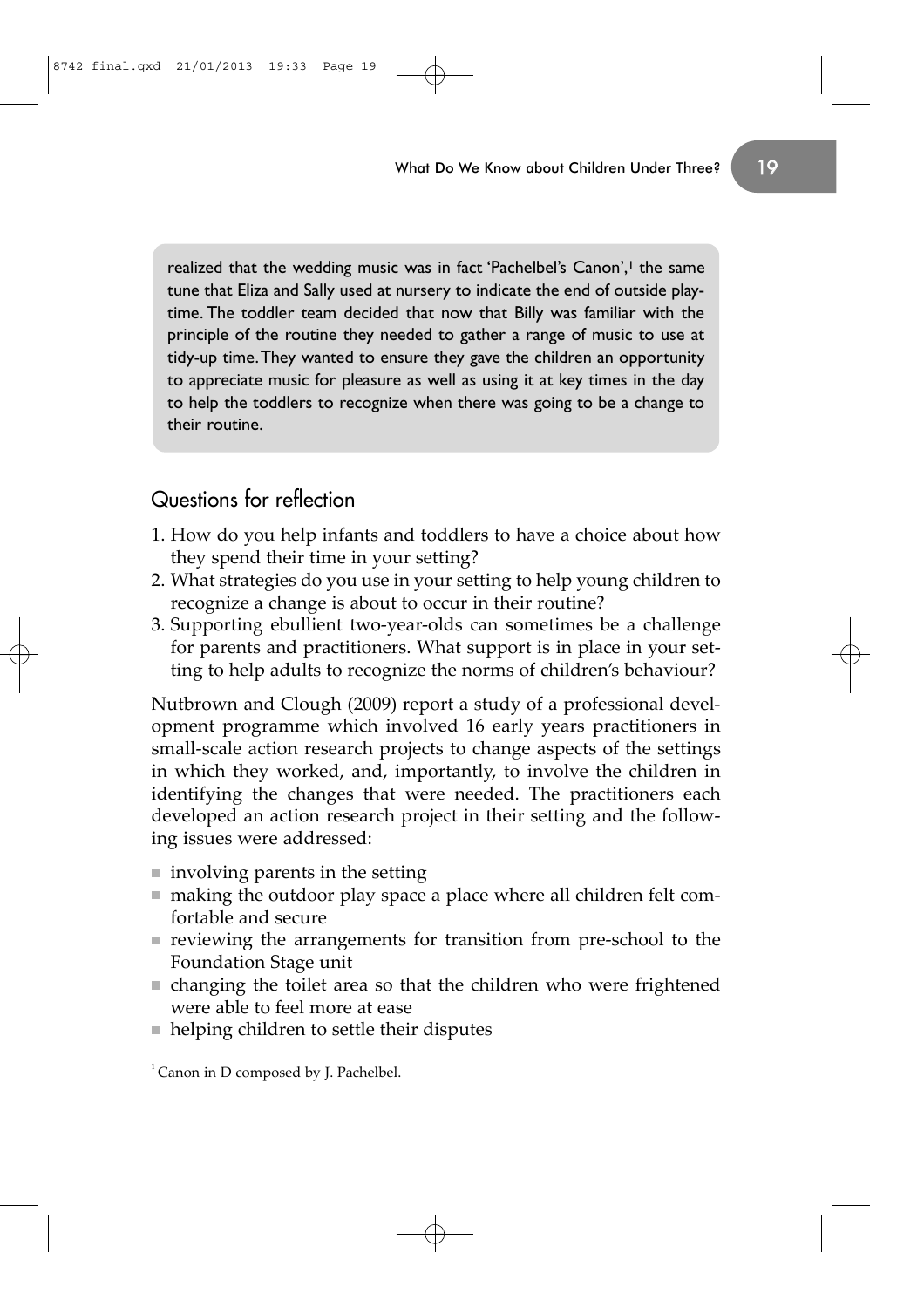- finding ways to allow boys to have access to the home corner play space
- $\blacksquare$  including children's views on their own progress and achievement in their assessment profiles
- making lunchtimes more peaceful and positive social times
- offering healthier mid-morning snacks
- developing new and workable practices on violent weapon play
- developing key person approaches with babies and toddlers so that their care is more attuned to their needs
- introducing baby signing to give them more autonomy and enable them to better communicate their needs and wants
- consulting children on new all-weather clothing to be purchased
- introducing Persona Dolls to help children learn more about other children's lives
- $\blacksquare$  including more fathers on outings
- $\blacksquare$  reviewing the pace and opportunities provided for children in day care from 8 a.m. to 6 p.m.

Reporting on the study, Nutbrown and Clough observe that:

One of the things which is clear in all the examples in this study, is the implicit underpinning beliefs which practitioners hold about the children for whom they are responsible. And it is this crucial underpinning which, we suggest, enables practitioners to tackle the difficult, subtle and complex issues in order to create inclusive early years communities. The children's views on 'belonging' and practitioners' interpretations of how such views can be drawn upon to create more inclusive early years environments and communities are central. (2009: 21)

Following a review of the practitioners' projects Nutbrown and Clough (2009) conclude that:

- $\blacksquare$  It is possible to learn children's views of inclusion and belonging, that young children have clear views which can be different from those held by adults.
- $\blacksquare$  Children's own voices are central to any study of their perspectives,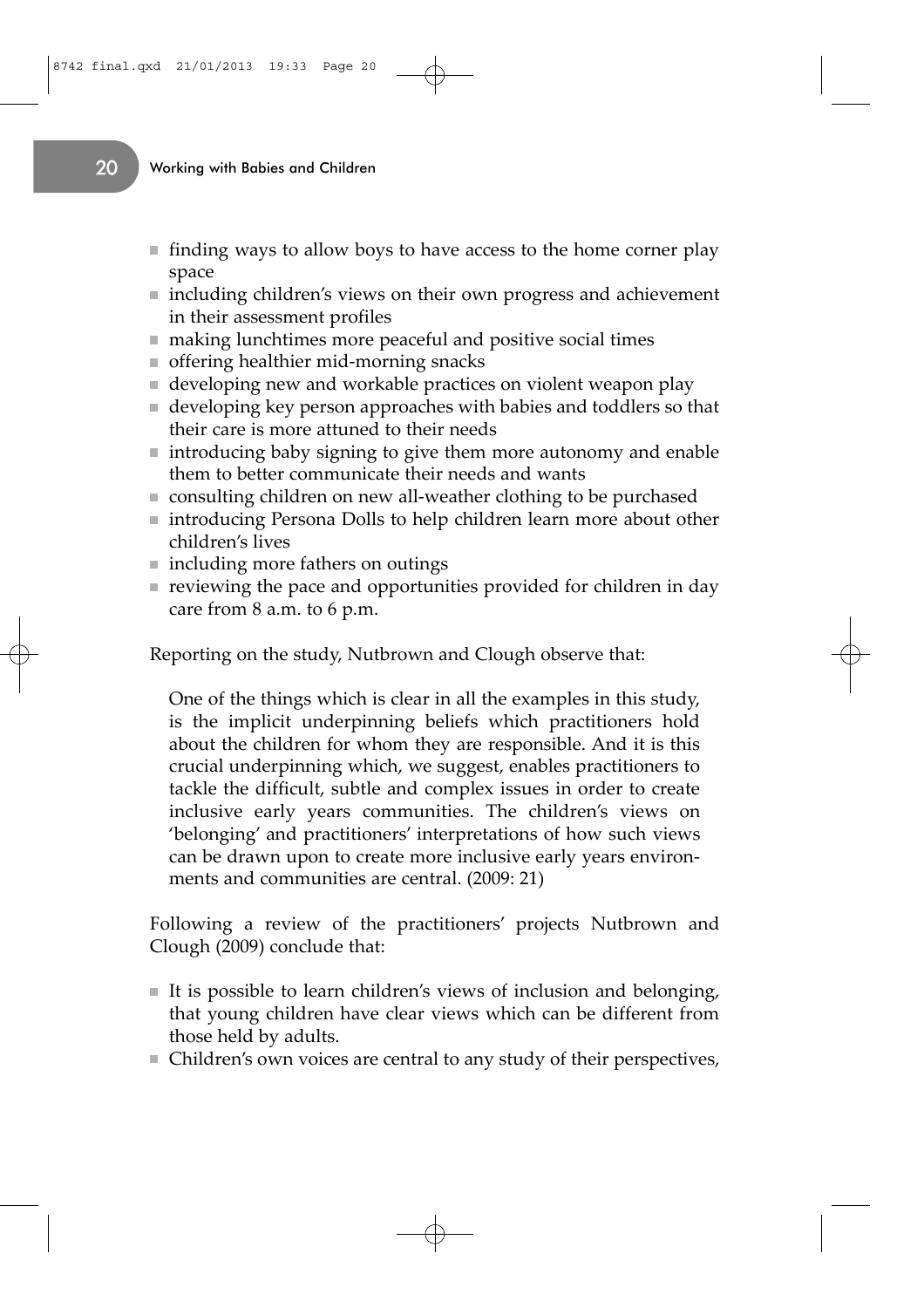What Do We Know about Children Under Three?

and studies must find ways to 'listen' to those voices so that the views that young children offer can often be considered when making changes in practice.

■ Children's personal sense of 'identity' and high 'self-esteem' appear to be the two most important issues to be addressed through curriculum and early years pedagogy. If young children are to successfully experience a sense of inclusivity and belonging in their early years settings, those settings must ensure that, at the heart of their work lie opportunities for young children to feel good about themselves and secure in their developing sense of who they are and how they 'belong' in their learning community. Having opportunities to express views about the things that affect them is crucial to their 'belonging' in their early years community. (Nutbrown and Clough,  $2009:30$ 

The concepts of 'belonging', 'being' and 'becoming' are at the heart of the Early Years Learning Framework for Australia (EYLF) (COAG, 2009). These concepts value children's sense of identity, thus being part of a tamily and community is to belong. When children belong this builds the notion that they are safe and free to explore in the 'here' and 'now', therefore valuing the distinct stages of childhood in their own right as opposed to as a preparation for adulthood. Finally, there is also the recognition of the rapid pace of change and the ever-evolving sense of identity which represents all that children are capable of and will eventually *become*. There are important messages contained within the EYLF, about listening to children and the development of a culture of participation (Lancaster, 2010; Sumsion et al., 2009). The Coram Family Listening to Young Children (Lancaster and Broadbent, 2003) project developed a framework for listening to and acting on the views and needs of children from birth to eight years. Lancaster argues that:

For every child to really matter, early years professionals need to develop a listening culture; they need to build a set of RAMPS: Recognising children's many languages; Allocating communication spaces; Making time; **Providing choice;** 

Subscribing to a reflective practice.

# 21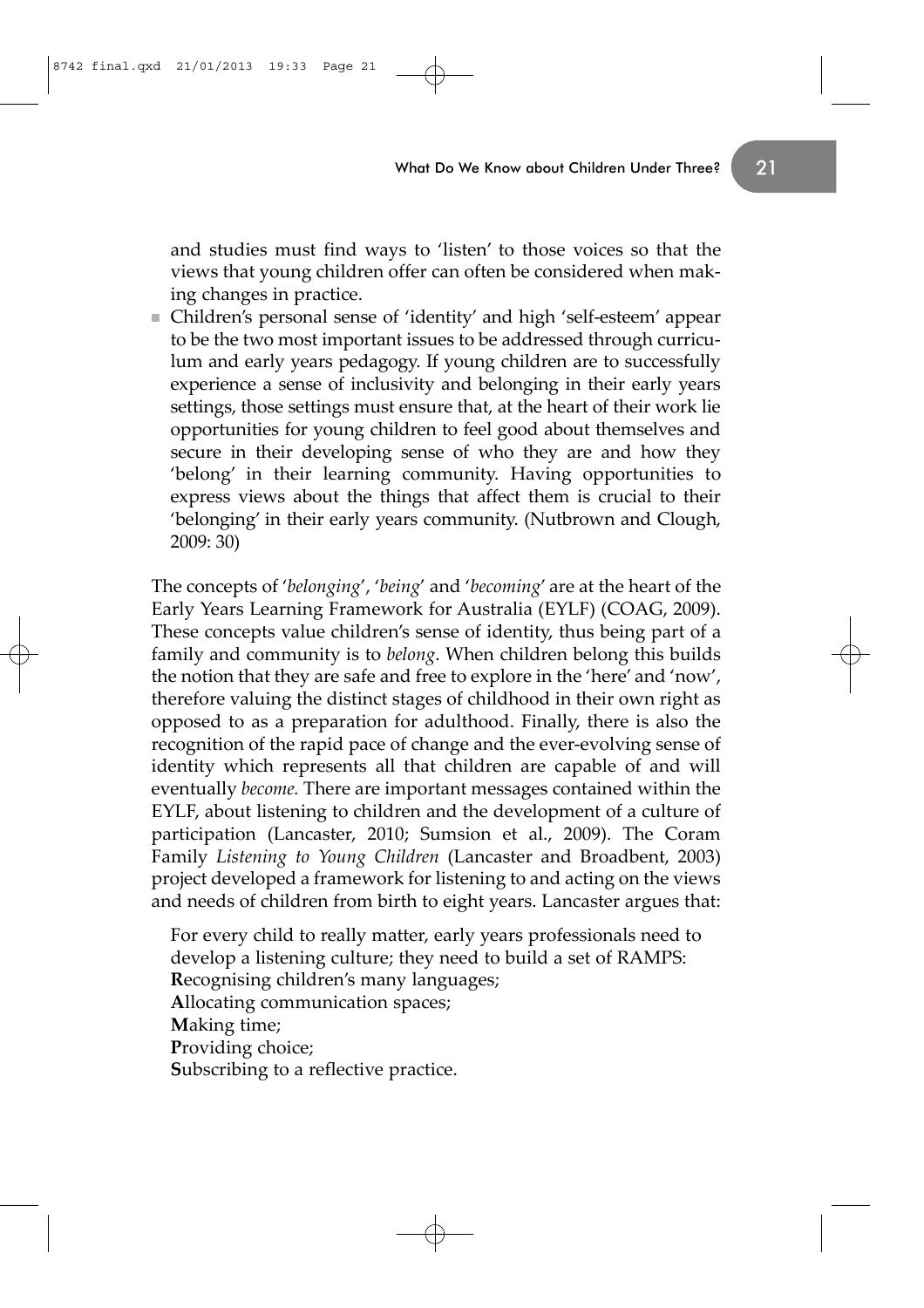These principles provide a sound framework to empower children in participatory processes. (Lancaster, 2006: 1)

In promoting this culture of listening to young children, Lancaster suggests that: The five principles constitute indicators that professionals can employ to steer how they involve children in making a positive contribution to their learning and well-being' (2006: 2).

Participatory learning is perhaps a term more generally associated with slightly older school-aged children (Cremin and Slatter, 2004; Fraser et al., 2004; Levy, 2008, 2009a, 2009b). Nevertheless, as Pascal and Bertram (2009) point out, since the ratification of the UN Convention of the Rights of the Child in 1991, practitioners have been keen to find ways to listen to the views of young children. Subsequently, there has been a growing interest in participatory approaches with three- and four-year-olds (Clark, 2005; Clark and Moss, 2011; DfE, 2010). The 'mosaic approach' (Clark and Moss, 2011) utilizes a range of methods such as observation, interview, activitybased games, and visual data as the basis for consulting with children. Clark (2005) suggests that listening to young children in a respectful manner can be a complex process and that young children respond best to familiar adults. Clark's point fits with an approach that Nutbrown (2010) adopted when she worked together with practitioners across England to find out about the likes and dislikes of 188 three- and four-year-old children in their early years settings. A key finding of the study highlighted the value children place on relationships with their familiar adults, as well as with their peers. Similarly, Stephenson (2009) combined the tools of conversation and observation over a five-month period to study a group of two- to four-year-olds in their childcare centre. Using a process of reflection, Stephenson found that she was able to 'stand back' from her initial interpretation, to allow for more meaningful themes to emerge from the data. She concluded that adult-child relationships played a significant role in the experiences of the young children at the centre.

There is a growing interest in research that considers the lived experiences of babies and toddlers (Berthelsen et al., 2009; Sumsion et al., 2011), and considers the development of the child within the context of their family and their own community. These studies are important if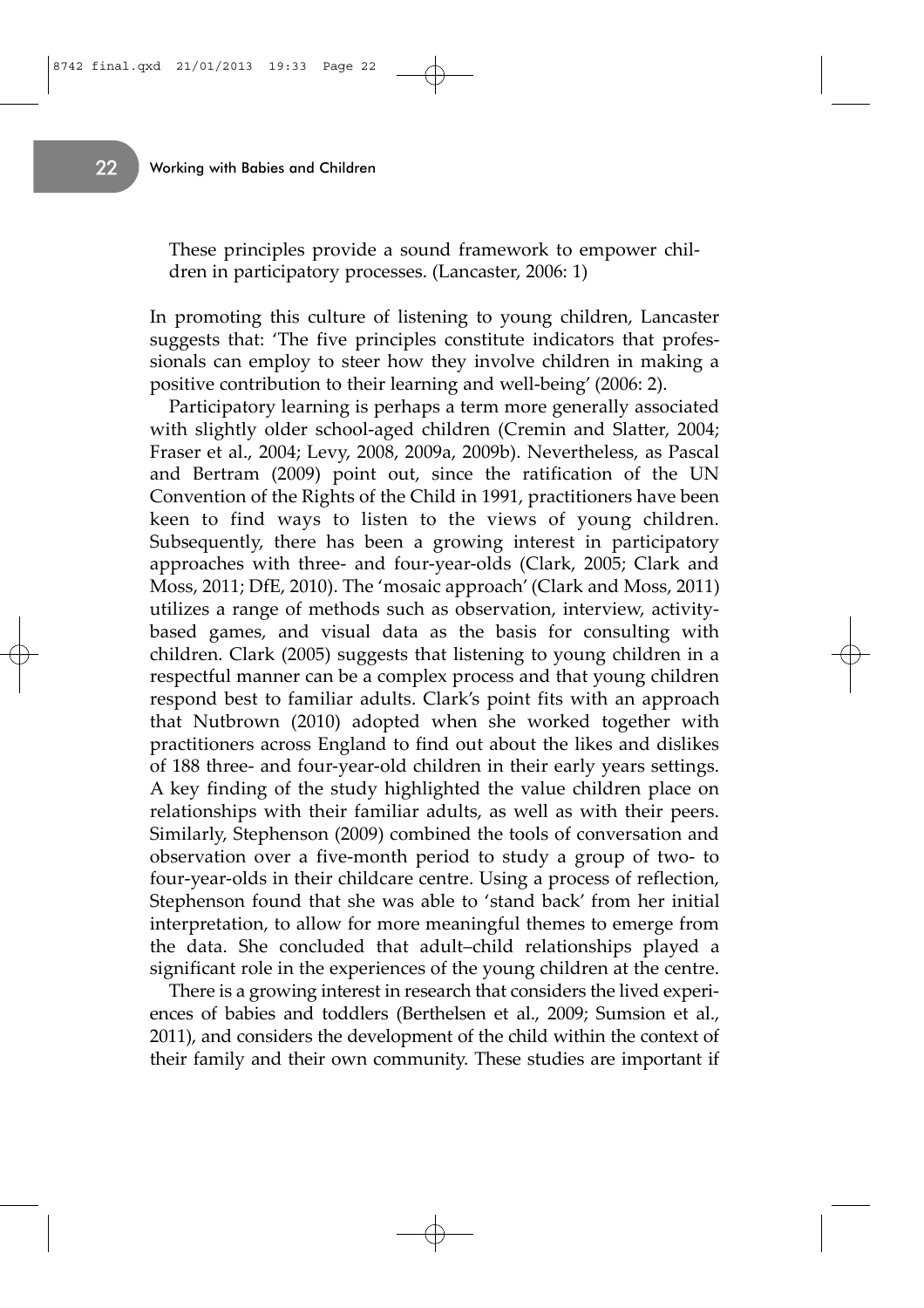we are to make sense of what it is like for a child to grow up in an international society. We need to know more about babies and toddlers who spend time in home and group settings, for example. How we value very young children will undoubtedly shape their experiences. Therefore, as Bertheslsen et al. (2009: xiv) suggest, 'children's participation ultimately is the responsibility of adults and society  $\ldots$  To let someone take part in something also means that we (as educators) need to step back and give power to the participant (the child). As Nyland (2009: 32) points out, In early childhood group settings, many interactions are based around routines. Children have little freedom during the day but are constantly organized through daily schedules'.

Children's involvement in their play and their participation in the culture of learning and care in which they spend their days is essential if they are to maximize their potential. This culture of listening, really listening, can begin when babies are very young. Appell and David (1973) discuss the work of the Pikler Institute which advocates an approach to child-rearing and development based upon key principles whereby staff give their fullest attention to the children. The Pikler principles include:

- $\blacksquare$  the value of independent activity
- the value of a special, favoured, affective relationship and the importance of giving it a form suitable to an institutional setting
- $\blacksquare$  the necessity of fostering the child's awareness of themselves and their environment
- the importance of good physical health as fundamental to realizing other principles.

Appell and David (1973) note a fifth, and fundamental, principle of 'free movement' which is an essential underpinning to the other four. Pikler (1971: 57) argued that a young child had always to be free to move themselves, and their freely initiated movement led to babies and toddlers' initiatives being in play 'every moment of the life of the young child, in every activity, including the moments of intimacy with the adult. Pikler (1973: 61) also promoted a dialogue of mutual respect, created in the relationship between adult and child, if the child was 'able to pursue his or her desires with competence'.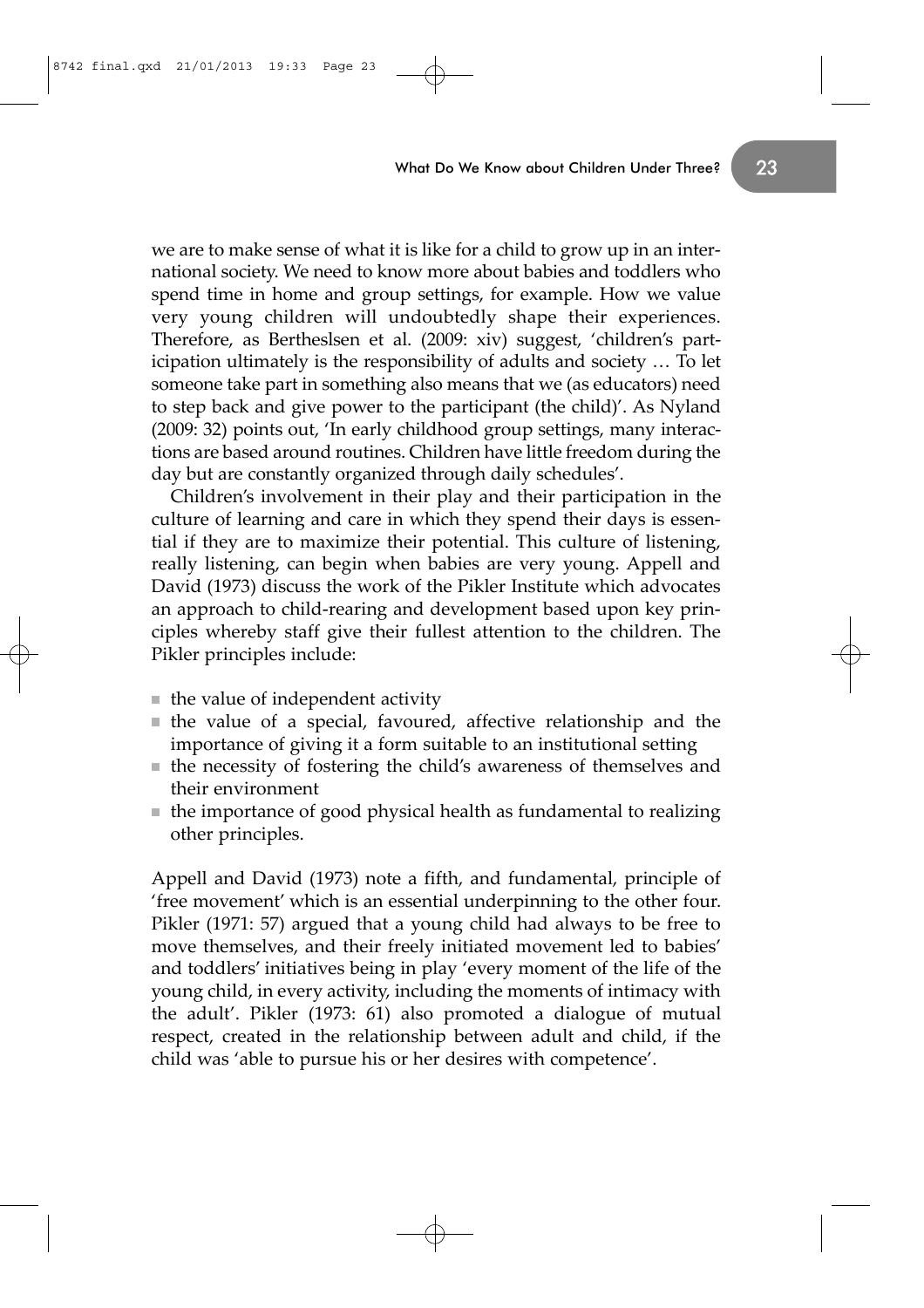Emmie Pikler's work in Hungary was built around her belief that babies and young children need to be offered an environment where they are respected and nurtured to become emotionally and socially mature individuals, able to adjust to the needs of others and of society. She believed that movement lay at the heart of cognition:

While learning  $\ldots$  to turn on the belly, to roll, creep, sit, stand and walk, [the baby] is not only learning those movements but also how to learn. He learns to do something on his own, to be interested, to try out, to experiment. He learns to overcome difficulties. He comes to know the joy and satisfaction which is derived from this success, the result of his patience and persistence. (Pikler, 1940: 73)

A team of early childhood researchers in Australia have been involved in a two-year project studying the lives of babies and toddlers who attend childcare. Through the use of an innovative technological approach, Sumsion and colleagues at Charles Sturt University have been attempting to see the world through the eyes of infants and toddlers. By using a webcam attached to a headband or hat and worn by the children in the project for brief periods of time, it has been possible to gain what has been described as a 'baby's eye view. Early indications suggest some fascinating findings about how young babies socialize with one another in quite sophisticated ways. Yet, perhaps for professionals who spend their days in the company of infants, these early findings from Australia about children's interest in one another may not be so very surprising. Communication between babies in the first year of life is not a new subject of interest, for example a film of the same name was made by Goldschmied and Selleck in the 1990s, long before the technological explosion of more recent years. However, the everyday minutiae of young children's lives captured on film, over a two-year period, is original and distinct. The Australian project will undoubtedly contribute to our understanding of life from a baby's perspective.

In England, two researchers (Goouch and Powell, 2010) have been working with a group of baby room practitioners across two local authorities. The uniqueness in this particular project has been the